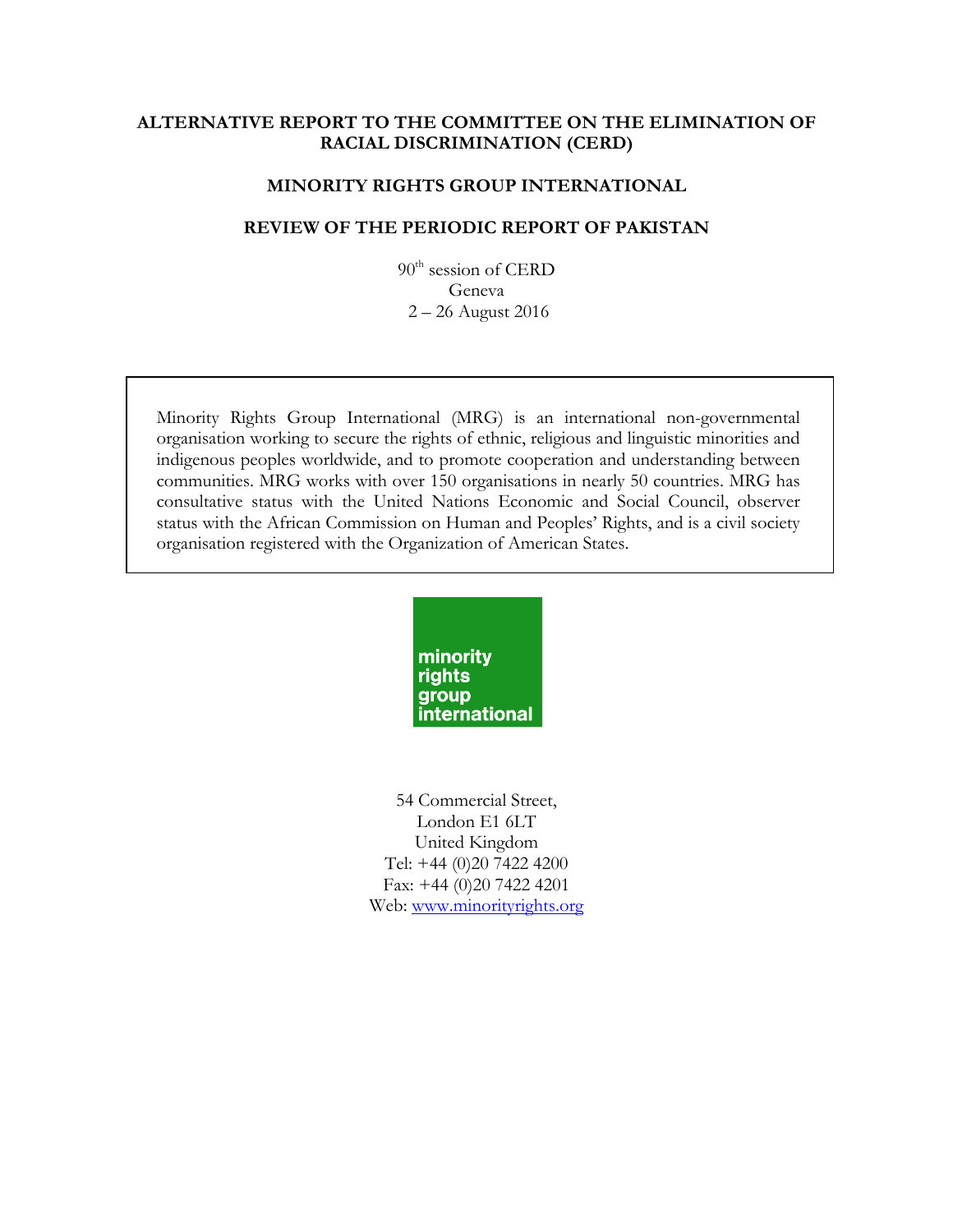# **I. Introduction**

- 1. This report is submitted by Minority Rights Group International (MRG) in advance of the review of the periodic report of Pakistan by the Committee on the Elimination of Racial Discrimination (CERD) at its  $90<sup>th</sup>$  session.
- 2. MRG acknowledges the alternative report already jointly submitted to the Committee by a group of Pakistani CSOs, led by the Centre for Social Justice – Lahore, the Institute of Development Research and Corresponding Capabilities (IDRAC) – Islamabad, and Legal Aid Society – Karachi. MRG also recognizes the alternative report submitted together by Pakistan Dalit Solidarity Network (PDSN) and International Dalit Solidarity Network (IDSN).
- 3. In light of these comprehensive submissions which foreground issues related to religious minorities and caste-based discrimination, and to avoid repetition this report will focus on three overall issues, addressing the key areas of minority rights, namely non-discrimination, effective participation, and protection of identity.
- 4. First, given the importance of the devolution process initiated by the  $18<sup>th</sup>$  amendment to the Constitution in 2010, this report will briefly touch upon the impact of devolution on Pakistan's ethnic and religious minorities, and the importance of their meaningful inclusion in this ongoing process. Second, in light of the considerable violence which has targeted the Hazara Shi'a community since the last review of Pakistan, this report will examine this situation in greater detail, drawing attention to the importance of broadening the constitutional understanding of minorities in Pakistan in line with the Convention to effectively address intersectional discrimination. Finally, drawing on General Recommendation No. 34 adopted by the Committee in 2011 which focuses on Racial discrimination against people of African descent, this report will bring to the attention of the Committee the often overlooked issues facing Pakistan's Sheedi population. This report will then conclude with some recommendations on how CERD should encourage the Government of Pakistan (GoP) to address these issues.

# **II. The 18th Amendment to the Constitution and Pakistan's Minorities**

*Relevant ICERD Articles: Articles: 2(1)(c), 2(2), 5(e), 5(c)*

# *Relevant CERD recommendations:*

*The Committee urges the State party to expedite the measures aimed at introducing a fair distribution of national resources among different provinces, and thereby ethnic groups.* 

*The Committee encourages the State party to provide information on the representation of ethnic groups in Government and public services in its next periodic report. The Committee further urges the State party to legislate and mainstream the existing policy on the provision of adequate political participation of all ethnic groups.*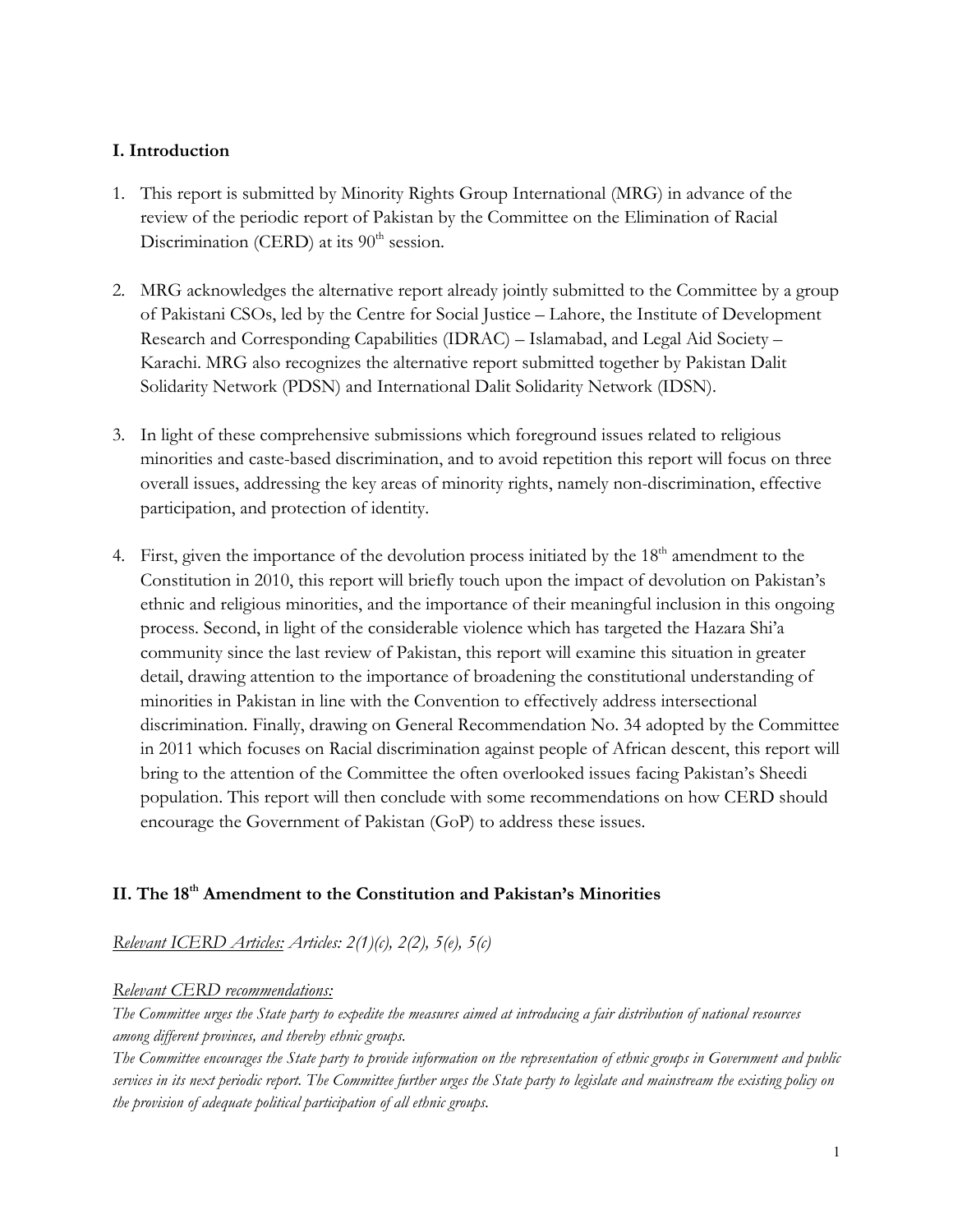*The Committee recommends that the State party provide information on the law permitting provincial assemblies to authorize the use and promotion of languages other than Urdu and English, including examples of provinces where linguistic minorities can use their language before State authorities and courts. The State party should also aim to preserve minorities' languages and culture by, inter alia, encouraging and promoting the use of mother tongues in the fields of education and in the media. It invites the State party to include, in its next periodic report, detailed information regarding the use of ethnic minority languages.*

- 5. Since the last review, a significant development was the passage of  $18<sup>th</sup>$  Constitutional Amendment in 2010, which has paved the way for a more decentralized governance structure by devolving considerable powers to the provincial level.
- 6. MRG welcomes this as a crucial step towards developing a more inclusive political structure, and addressing the legacy of the One-Unit Scheme, where West Pakistan's four provinces were amalgamated into one single unit dominated by Punjab, antagonizing Balochistan, NWFP (now KP) and Sindh. While this arrangement ended in 1971, the historical structure of the federation and the ways in which power and resources have been distributed between groups and provinces has been a key area of contestation, many of which have taken on an ethnoreligious nature. In Balochistan, for example, greater autonomy over resources has been a key grievance linked to the separatist struggle, with what Balochis perceive as infringement of their rights over their own resources – a sentiment heightened by the dire socio-economic conditions in the province. Notably, the changes involved with the  $18<sup>th</sup>$  amendment reflect some steps towards seeking redress to concerns in Balochistan, such as the revised Article 172<sup>1</sup> which increases the resource base of those provinces with natural resources.<sup>2</sup>
- 7. Moreover, devolution has helped to facilitate some specific pro-minority legislation; for example, a 2013 law in Sindh province focused on "safeguarding religious properties of minorities for communal use and barr[ing] transfer of such properties without authorization of a committee comprising government functionarities and minority representatives".<sup>3</sup>
- 8. However, over five years since the passage of the  $18<sup>th</sup>$  amendment, there are signs which highlights the importance of the GoP not viewing the amendment as an end in itself. Rather devolution and decentralization must be approached as a process focused on developing a more inclusive and representative political system.
- 9. It is important to note that while provincial ethnic majorities welcomed the devolution process which has since empowered their communities, minorities including Seraikis in Punjab, Hindkospeakers in KP, Pushtuns in Balochistan, and Muhajirs in Sindh received the 18<sup>th</sup> amendment

<sup>&</sup>lt;sup>1</sup> Article 172 now states: "Subject to the existing commitments and obligations, mineral oil and natural gas within the Province or territorial waters adjacent thereto shall vest jointly and equally in that Province and the Federal Government."

<sup>&</sup>lt;sup>2</sup> Katharine Adeney, 'A Step Towards Inclusive Federalism in Pakistan? The Politics of the  $18<sup>th</sup>$  Amendment',

*Publius: The Journal of Federalism,* vol. 42, no. 4, October 2012, p. 11

<sup>&</sup>lt;sup>3</sup> State of Religious Freedom in Pakistan', (The Jinnah Institute, Pakistan 2016), 55.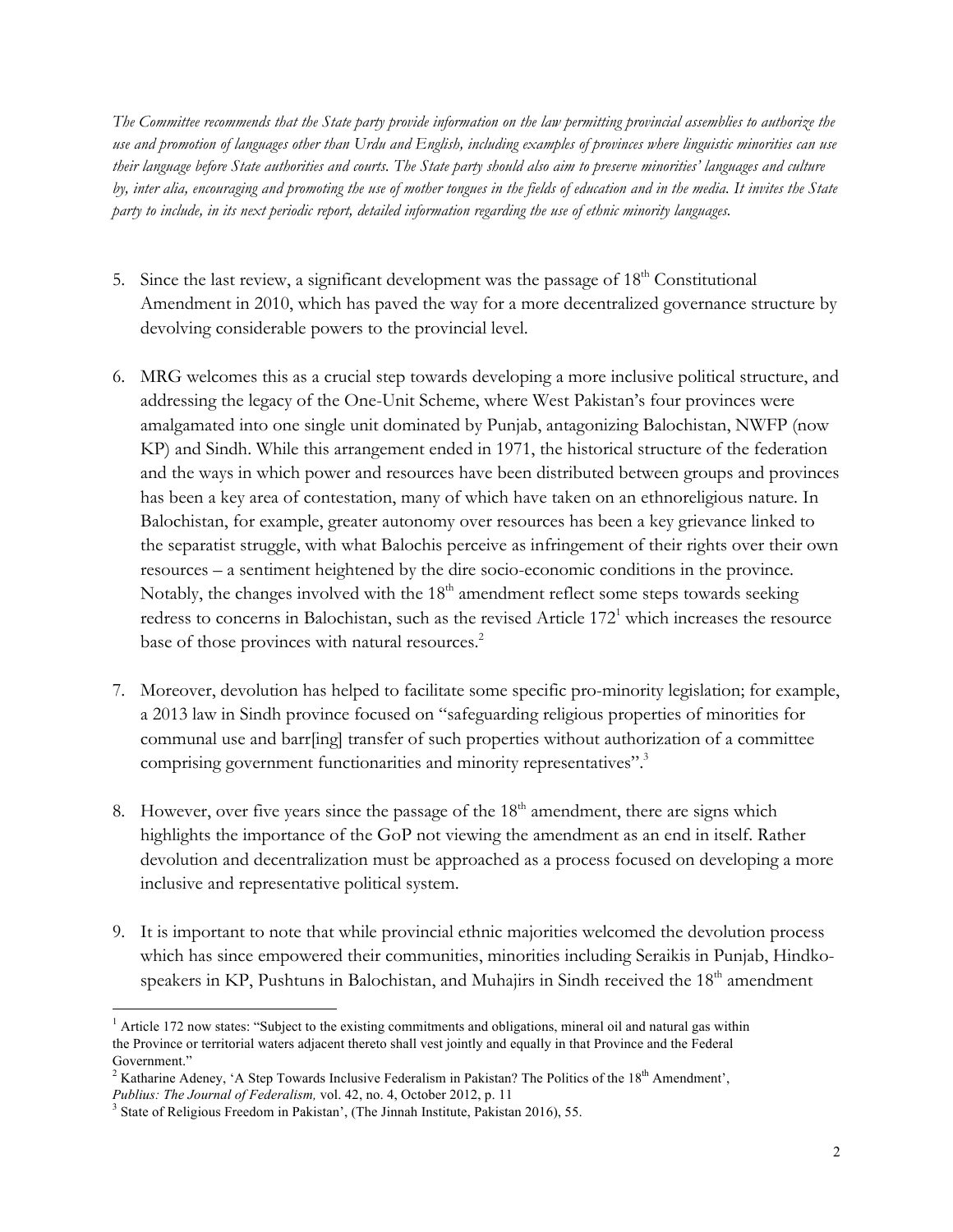with more skepticism, and a major outcome of devolution has been the demand for the creation of new provinces from provincial ethnic minorities. This includes, for example, demands in the less developed Southern Punjab for a Seraiki speaking province.

- 10. Moreover, under local government (LG) acts in Sindh, Punjab, and Balochistan, constitutionally recognized minorities have been rendered unable to directly elect local candidates to fill minority seats. Instead, those successful candidates who become members of union committees or councils would be responsible for selecting minority representatives.
- 11. This system has been justified on the grounds that it simplifies the LG elections procedures, which would otherwise be too difficult to manage. However, as the response to these measures in Sindh province have highlighted, this is a problematic claim as minorities have previously been able to elect their own representatives during previous LG elections.<sup>4</sup>
- 12. While MRG recognizes the challenges involved with instituting a significant change to the political system in Pakistan, such acts undermine the purpose of devolution itself, which is intended to lead to a more representative system of governance. This also points to the importance of ensuring adequate provincial capacity and resources to effectively take on the powers and responsibilities that have been devolved from the center.

# **III. Intersectional discrimination of Hazara Shi'a**

*Relevant ICERD Articles: Articles 1(1), 2(2), 5(b), 5(d)(vii), 5(e)(v), 6* 

### *Relevant CERD recommendations:*

*The Committee reiterates its recommendation that the State party broaden its understanding and constitutional definition regarding minorities, so as to take into account all the grounds of discrimination included in article 1, paragraph 1 of the Convention***.**

*The Committee recalls the State party's obligation to ensure that all persons enjoy their right to freedom of thought, conscience and religion, without any discrimination based on race, colour, descent or national or ethnic origin, in accordance with article 5 (d) of the Convention.* 

*The Committee reminds the State party of its duty to protect all persons under its jurisdiction and particularly urges the State party to take the necessary measures to ensure that all acts of violence are prosecuted and that victims have access to effective remedies.*

13. Hazara are an ethnic group of Mongolian-Turkic origin who speak a Persian language. While the majority of Hazara are in Afghanistan, Pakistan also hosts a large Hazara population. Estimates

<sup>1</sup> 4Minority Member son Reserved Seats to be Elected Through Indirect Voting: http://tribune.com.pk/story/953937/minority-members-on-reserved-seats-to-be-elected-through-indirect-voting/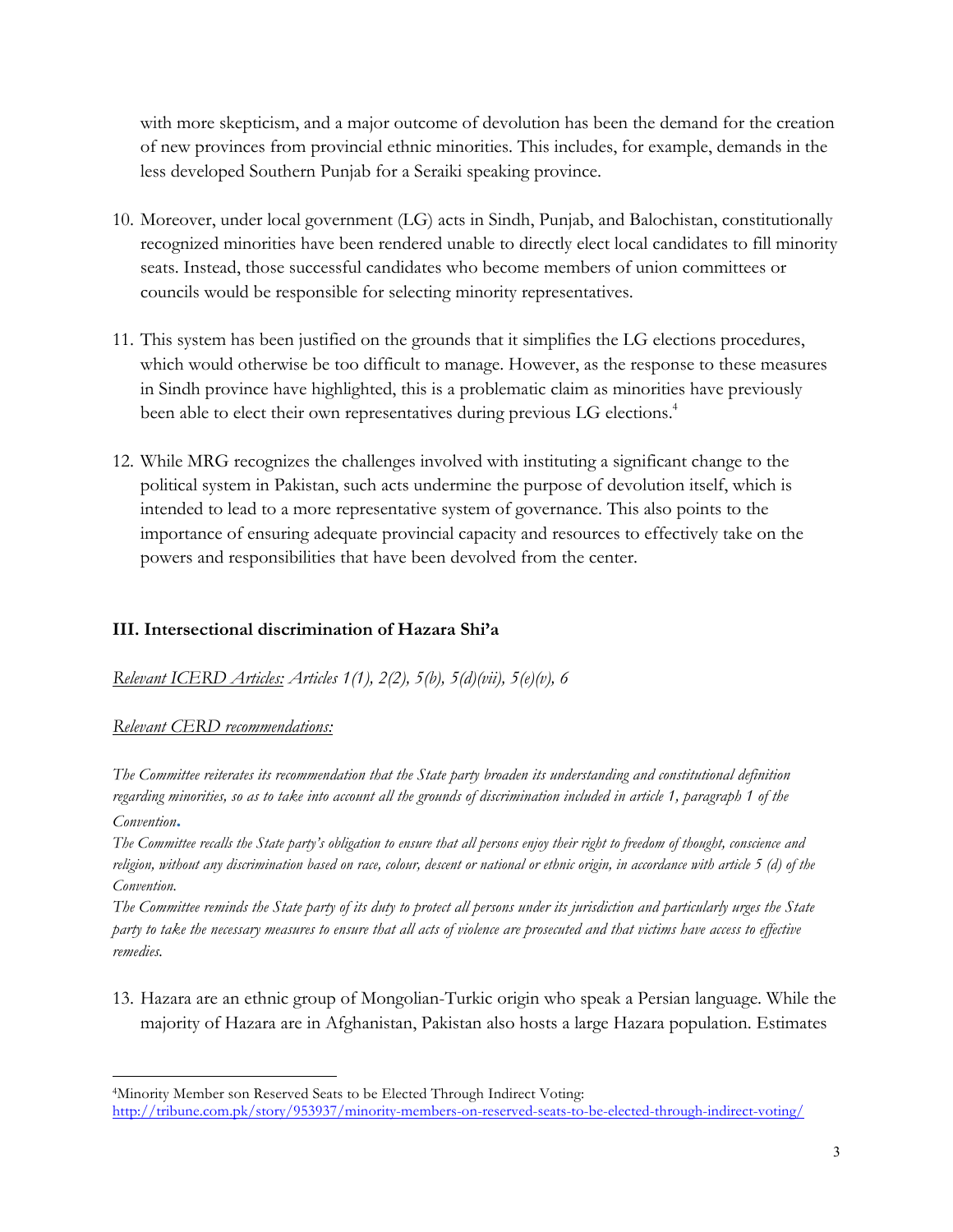range between 650,000 and 900,000 in the country as a whole, with around 500,000 based in and around the city of Quetta in Balochistan.<sup>5</sup>

- 14. Overlaying and intersecting with the ethnic character of the Hazara is the fact that most Hazara in Pakistan practice Shi'a Islam, though a few are Sunni. Though as Muslims they are free form certain restrictions affecting other religious groups, Shi'a are regarded as apostates by some extremist Sunni groups – in particular Sipah-e-Sahaba Pakistan (SSP), Lashkar-e-Jhangvi (LeJ) and Terik-e-Taliban Pakistan (TTP). In addition to perpetrating violent attacks, these groups are also engaged in anti-Shi'a propaganda and hate speech at every level of Pakistani society.<sup>6</sup> Hazara Shi'a have disproportionately suffered in these attacks.
- 15. According to some estimates, between the period from 2009 to 2015, 1,659 Shi'a were killed and 2,950 were wounded in a total of reported 320 incidents.<sup>7</sup> The situation for Hazaras in Quetta is particularly serious due to their clearly identifiable features, as highlighted by the series of bomb blasts around Almadar Road in January 2013 which killed 126 members of the Shi'a community, and a number of violent attacks thereafter.<sup>8</sup> This reflects the intersectional discrimination Hazara Shi'a as a visible ethnic minority as well as for their faith. Notably, this is an area not adequately addressed by the limited interpretation of minority reflected in Pakistan's Constitution, emphasizing the importance of the Committee's recommendation that the State party 'broaden its understanding and constitutional definition regarding minorities' in line with Article 1 to better reflect intersectionality.
- 16. In addition to such high profile incidents, there are frequent incidents of shootings and other attacks against individuals or small numbers of Shi'a in Quetta. While previously known to have been the most educated community in Quetta, figuring prominently in public life in Balochistan, Hazaras' freedom of mobility has been heavily restricted due to threat of attack. At present the Hazara community in Quetta has been effectively ghettoized to two predominantly Hazara areas, namely Hazara Town and Alamdar Road.<sup>9</sup> Insecurity has in turn impacted other areas of everyday life for Hazara Shi'a in Pakistan, including access to education and employment, thereby constraining their opportunities, which in turn impacts their level of development,

 $<sup>5</sup>$  Farah Mihlar, 'Everything has shattered' – rising levels of violence against Shi'a in Pakistan', (London:</sup> Minority Rights Group International, 2014), p. 1

 $^6$  *Ibid.*<br><sup>7</sup> Farahnaz Ispahani, *Purifying the Land of the Pure*, India, HarperCollins, 2015, p 224.

<sup>&</sup>lt;sup>8</sup> See the following MRG publications for details of these incidents : Farah Mihlar, 'Everything has shattered' – rising levels of violence against Shi'a in Pakistan', (London: Minority Rights Group International, 2014); 'Searching for Security: Rising Marginalization of Religious Communities in Pakistan', (London: Minority Rights Group International, 2014); Asia Chapter, *State of the World's Minorities and Indigenous* Peoples 2014, (London: Minority Rights Group International, 2014); Asia Chapter, *State of the World's Minorities and Indigenous* Peoples 2015, (London: Minority Rights Group International, 2015); Asia Chapter, *State of the World's Minorities and Indigenous* Peoples 2016, (London: Minority Rights Group International, 2016)

<sup>9</sup> 'State of Religious Freedom in Pakistan', (The Jinnah Institute, Pakistan 2016), 48.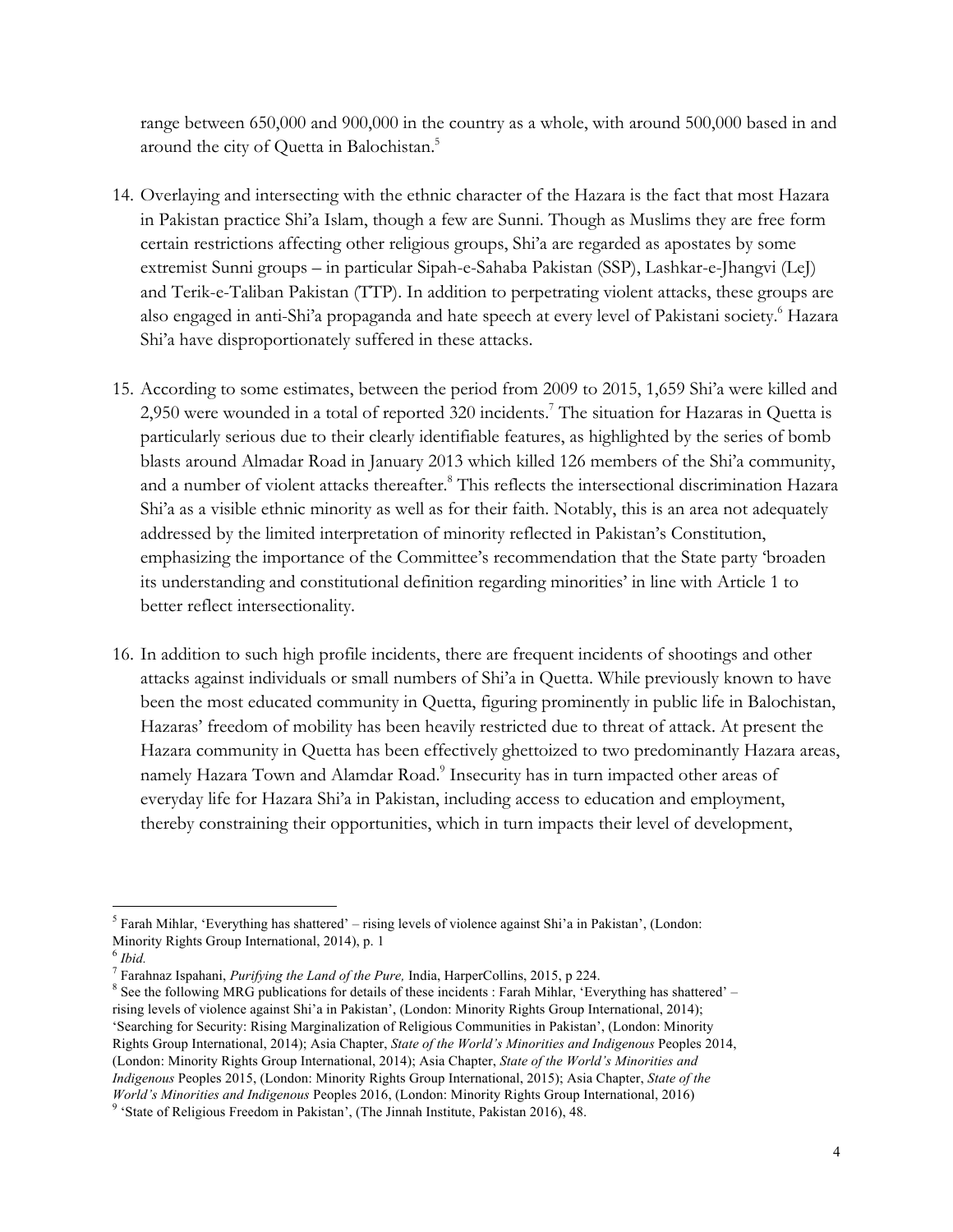including poverty levels.<sup>10</sup> This insecurity also manifests along gendered lines, with the mobility of Hazara women particularly restricted.<sup>11</sup>

- 17. The government's response to the situation of Hazara in Pakistan has fallen short of its commitments, particularly Articles 2(2) and 5(b) of the Convention concerning right to life, security, and adequate protection of the Convention.<sup>12</sup> Failure to effectively investigate and then apprehend those perpetrating attacks has heightened the sense of vulnerability of Hazara, and has led to the assumption amongst some that authorities are not only unable or unwilling to adequately address the situation, but possibly also complicit.<sup>13</sup> While there is no strong evidence to support this, it points to the almost total impunity of perpetrators and the lack of sense of protection Hazara feel from local and national level authorities.
- 18. While we welcome that the government has taken some steps to address the situation facing Hazaras, including in the context of the National Action Plan, progress towards effectively addressing their insecurity remains limited. Indeed, just months after authorities expressed satisfaction with the reduction in attacks on Hazara Shi'a as a result of the NAP in February  $2015$ ,<sup>14</sup> a series of attacks followed.<sup>15</sup> As those who have been working on minority and related issues in Pakistan have long-noted, addressing issues of extremism require more substantive action, addressing underlying structures of discrimination and impunity in line with Pakistan's international commitments.

 <sup>10</sup> *Ibid.* 

<sup>&</sup>lt;sup>11</sup> Farah Mihlar, 'Everything has shattered' – rising levels of violence against Shi'a in Pakistan', (London: Minority Rights Group International, 2014), 4.

 $12$  As party to the International Covenant on Civil and Political Rights, the government is similarly falling short of its commitments, particularly with regard to article 6 (right to life), article 18(freedom of religion) and article 27 (minority rights).

<sup>&</sup>lt;sup>13</sup> Such sentiments are heightened by cases such as the attack on Hazara in Quetta on 16 February 2013 when 110 people were killed and 200 others injured in a remote-controlled bomb attack targeting a bazaar near Hazara Town. Following the attack, a leaked police secret dossier showed the police had information on the impending attack, including names and photos of the key perpetrators. Despite being privy to this, neither the Frontier Corps (FC) nor the policy took action to make arrests. (for more information see:

http://minorityrights.org/wp-content/uploads/2015/07/MRG\_Brief\_Pak\_MRG.pdf

<sup>&</sup>lt;sup>14</sup>'Sharif calls for action against seminaries backing terrorism': http://www.dawn.com/news/1164537

<sup>15</sup> In late May, five members of the community in Quetta were killed in two separate shootings, followed by the deaths of five more Hazara in June. In early July two brothers were shot and killed when queuing at a passport office in Quetta. (See Asia Chapter, State of the World's Minorities and Indigenous Peoples 2016: http://minorityrights.org/wpcontent/uploads/2016/07/MRG-SWM-2016.pdf)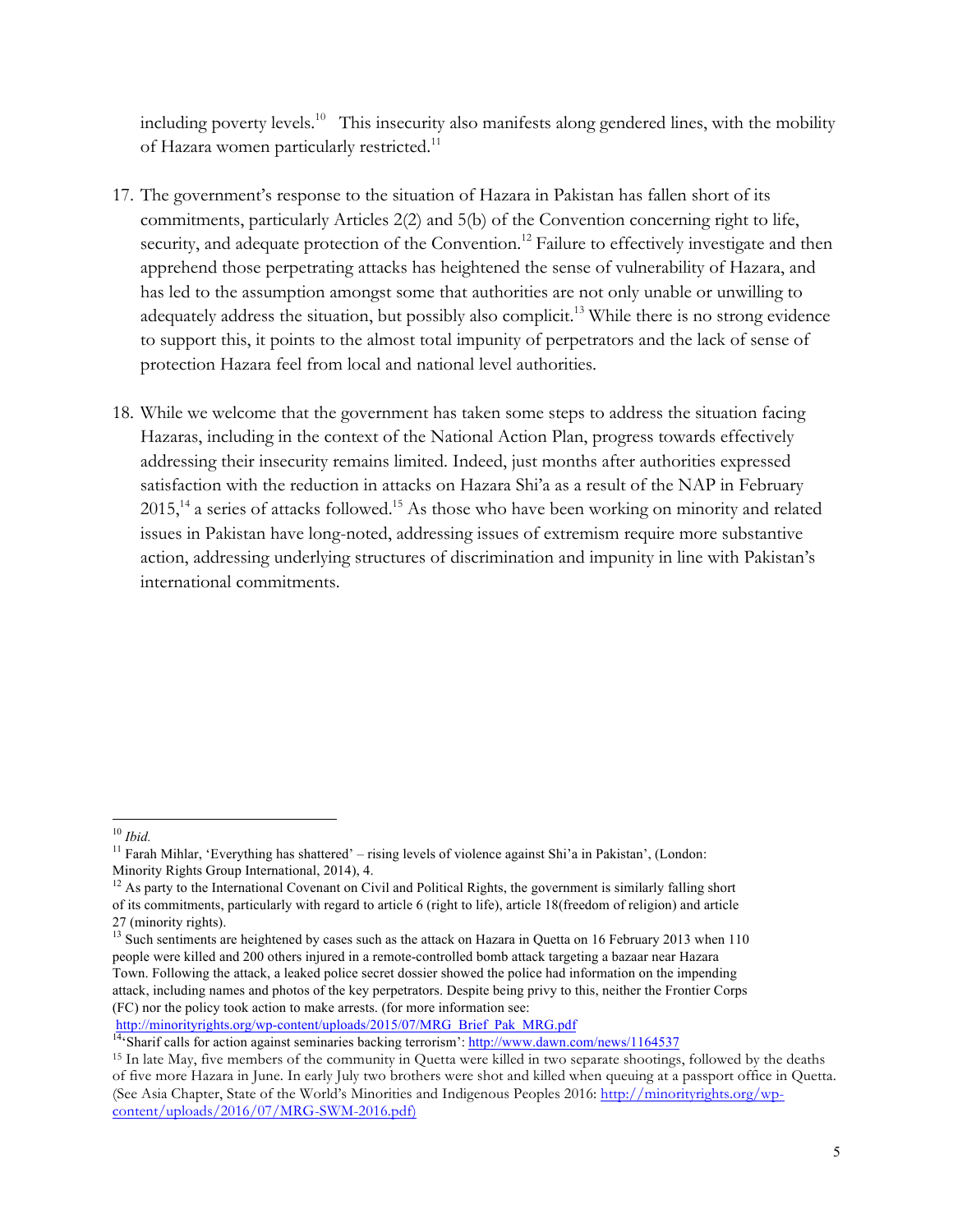# **IV. Afro-descendants in Pakistan: The Sheedi Community**

*Relevant ICERD Articles: Articles: 1(1), 2(2), 5(b), 5(e)(i)(vi)16* 

### *Relevant CERD recommendations:*

*The Committee recommends that the State party take into account the relevant parts of the Durban Declaration and Programme of Action, adopted in September 2001 by the World Conference against Racism, Racial Discrimination, Xenophobia and Related Intolerance (A/CONF.189/12, chapter I), when implementing the Convention in its domestic legal order, particularly as regards articles 2 to 7 of the Convention. The Committee also urges that the State party include in its next periodic report specific information on action plans and other measures taken to implement the Durban Declaration and Programme of Action at the national level. The Committee also encourages the State party to participate actively in the Durban Review Conference in 2009.* 

*The Committee reiterates its recommendation that the State party broaden its understanding and constitutional definition regarding minorities, so as to take into account all the grounds of discrimination included in article 1, paragraph 1 of the Convention***.**

*The Committee recommends that the State party provide it with data on the ethnic composition of the population. The collection of such data should preferably be based on self-identification by the individuals concerned, and carried out in accordance with the Committee's general recommendation VIII concerning the interpretation and application of article 1, paragraphs 1 and 4, of the Convention, and with paragraphs 10 and 11 of the guidelines for the submission of CERD-specific reports, approved at its seventy-first session (CERD/C/2007/1). The Committee wishes to emphasize that such information will permit a better assessment of the implementation of the Convention by State party and wishes to receive such information in the State party's next periodic report.*

- 19. The Sheedi community of Pakistan are the descendants of East Africans brought as slaves by Arab merchants between the eighth and nineteenth centuries. There is no reliable figure regarding the size of the community's population, with estimates ranging considerably from from 50,000 to just under 1 million according to the Young Sheedi Welfare Organization (YSWO). Nevertheless, Pakistan is recognised as having one of the largest populations of Afrodescendants in Asia. Sheedis are based in Southern Pakistan, with an estimated 50 percent residing in lower Sindh, 20 percent in the city of Karachi, and 30 percent in Balochistan. The majority of Sheedi are Muslim, but have distinct cultural traits linking back to their particular history.<sup>17</sup>
- 20. Sheedis have and continue to suffer racial discrimination in Pakistan, particularly in social and economic areas, such as marriage and in the workplace. Many Sheedi live in the same areas of

<sup>&</sup>lt;sup>16</sup> Also relevant here is CERD General Recommendation No. 34 adopted by the Committee in 2011 which focuses on Racial discrimination against people of African descent.

<sup>&</sup>lt;sup>17</sup> Alice Albinia, 'Pakistan's Sheedis struggle to end centuries of discrimination' in the Asia Chapter of *Afro Descendants: A Global Picture*, (Minority Rights Group International, London: 2015): http://stories.minorityrights.org/afro-descendants/home/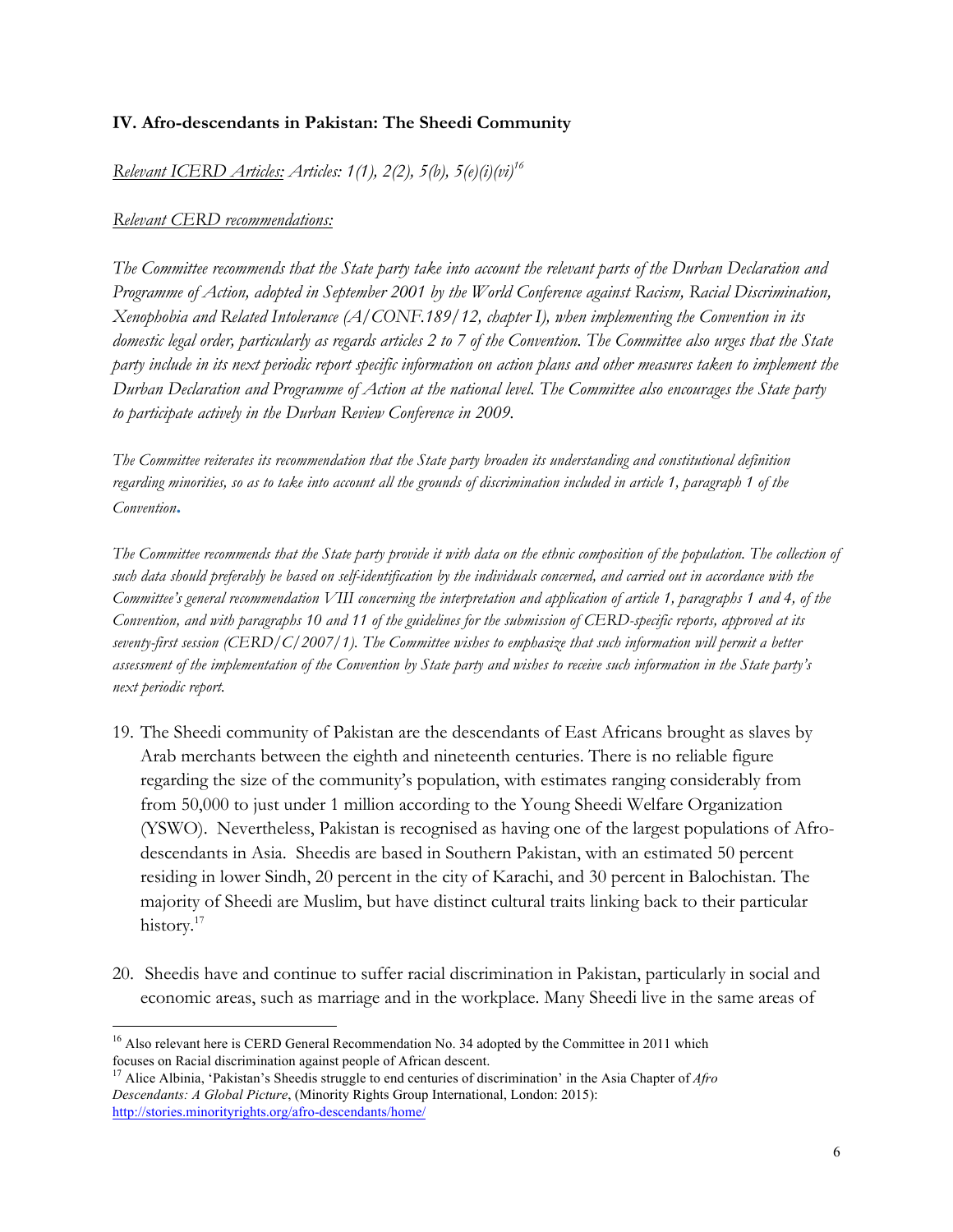the country to which their ancestors were brought as slaves, and remain economically, socially, and political disenfranchised. According to local groups working with the Sheedi community, many still work as labourers for high-caste feudal lords, and there is a lack of Sheedi involvement in the political leadership of the country. Sheedi women are particularly vulnerable, with many encountering discrimination in their access to economic opportunities and compensation.<sup>18</sup> Moreover, restricted access to jobs, recreation, and educational prospects for Sheedi youth is an area of particular concern for groups such as YSWO, given the crime and gun culture in the area of Lyari, where many Sheedi reside.<sup>19</sup>

21. Growing intolerance and insecurity in the Pakistan has also had restrictive implications on Sheedi participation in cultural activities. In particular, due to growing security threats after 2010, the Sheedi community was forced to suspend the annual Sheedi Mela which had been held in Karachi at the shrine of Pir Mangho for centuries.<sup>20</sup> In 2014, representatives of the Sheedi community appealed to the government for assistance in reviving their cultural activities which had been obstructed due to this security situation.<sup>21</sup> However, with no signs of the situation relenting, in 2015 after five years without celebration, the elders of the community were compelled to take the the decision to move the Sheedi Mela to Hyderabad.<sup>22</sup>

<sup>&</sup>lt;sup>18</sup> *ibid.*; See also 'The Sidi Project: South Asia's African Diaspora': http://thesidiproject.com/

<sup>&</sup>lt;sup>19</sup> In the shadow of fire and bullets: African dancers of Lyari shed new light on restive area:

http://tribune.com.pk/story/588882/in-the-shadow-of-fire-and-bullets-african-dancers-of-lyari-shed-new-light-on restive-area/

<sup>&</sup>lt;sup>20</sup>'Footprints: Sheedi Mela – the festival that was' http://www.dawn.com/news/1138853

<sup>&</sup>lt;sup>21</sup> Govt help south for Sheedi Mela Revival http://www.dawn.com/news/1139395

<sup>&</sup>lt;sup>22</sup> 'After five years: Sheedi festival returns but far away from Karachi':

http://tribune.com.pk/story/857879/after-five-years-sheedi-festival-returns-but-far-away-from-karachi/